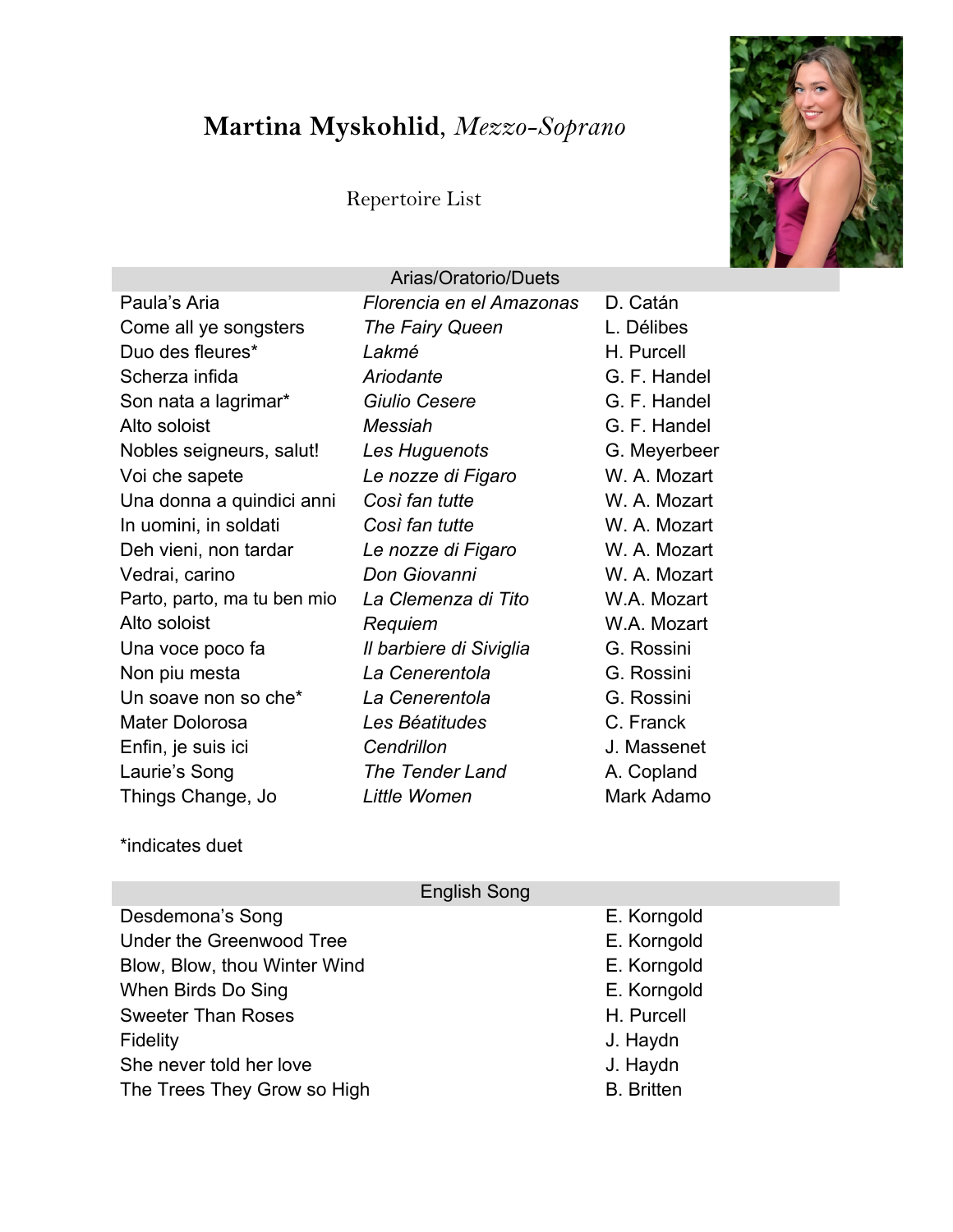| <b>Irish Lullaby</b>                  |         | H. Willan  |
|---------------------------------------|---------|------------|
| The Little Horses                     |         | A. Copland |
| The Monk and his Cat                  |         | S. Barber  |
| <b>Green Rain</b>                     |         | V. Archer  |
| The Morning Dew                       |         | J. Greer   |
| I Dyed My Petticoat Red               |         | J. Greer   |
| Song for the Mira                     |         | J. Greer   |
|                                       |         |            |
|                                       | Mélodie |            |
| Les nuits d'été (song cycle)          |         | H. Berlioz |
| Une sainte en son aureole             |         | G. Fauré   |
| Puisque l'aube grandit                |         | G. Fauré   |
| La lune blanche luit dans les bois    |         | G. Fauré   |
| Donc, ce sera par un clair jour d'été |         | G. Fauré   |
| N'est-ce pas?                         |         | G. Fauré   |
| l 'hiver a cessé                      |         | G Fauré    |

|                                       | Mélodie     |
|---------------------------------------|-------------|
| Les nuits d'été (song cycle)          | H. Berlioz  |
| Une sainte en son aureole             | G. Fauré    |
| Puisque l'aube grandit                | G. Fauré    |
| La lune blanche luit dans les bois    | G. Fauré    |
| Donc, ce sera par un clair jour d'été | G. Fauré    |
| N'est-ce pas?                         | G. Fauré    |
| L'hiver a cessé                       | G. Fauré    |
| Mandoline                             | G. Fauré    |
| En sourdine                           | G. Fauré    |
| Green                                 | G. Fauré    |
| À Clymène                             | G. Fauré    |
| C'est l'extase                        | G. Fauré    |
| Le colibri                            | E. Chausson |
| Sérénade italienne                    | E. Chausson |
| Mai                                   | R. Hahn     |
| Les cygnes                            | R. Hahn     |
| Si mes vers avaient des ailes         | R. Hahn     |
| Quand je fus pris au pavillon         | R. Hahn     |

# Italian Song

| L'assiolo canta        | F. Santoliquido |
|------------------------|-----------------|
| Alba di una sul bosco  | F. Santoliquido |
| Tristezza crepuscolare | F. Santoliquido |
| L'incontro             | F. Santoliquido |
| Un' ombra di pace      | G. Bonocini     |
| L'invito               | G. Rossini      |
| La promessa            | G. Rossini      |
| Il rimprovero          | G. Rossini      |
|                        |                 |